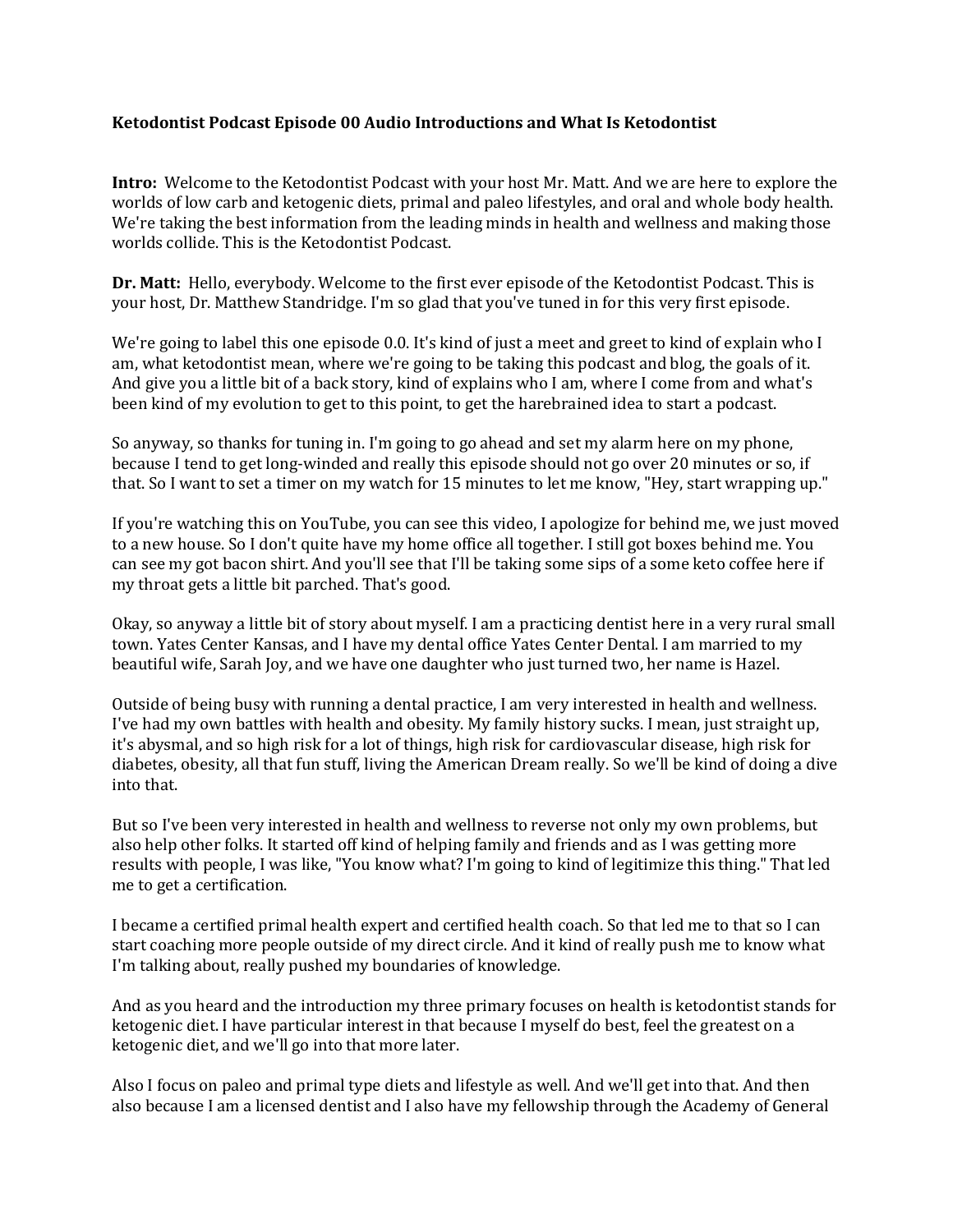Dentistry, which includes a lot extra training, you have to take ... pass in very rigorous exam and stuff like that, so because I have had so much training in all things dental doesn't mean I'm an expert in all things dental. But I've had advanced training in all things dental.

The more that I went down this rabbit hole of low carb or ketogenic diets and paleo, ancestral health living, and optimal oral health and its ramifications or associations with systemic total body health, I just started seeing how all of these things were connected.

And so not to get like total conspiracy theories on it and everything, but it's all related, it all fits together in this little ecosystem we have on this earth. And so that's why I figured, "Hey, I'm going to start this blog. I'm going to start this podcast." Because I want to start bringing this stuff together and really connecting the dots for a lot of folks and for myself.

With this podcast I'm going to be doing a few things. I myself am on my own weight loss journey, and my own ... and to regain my own health. I had a lot of limiting beliefs and self-doubts starting this because I'm a big dude. Honestly I'm 110 pounds from where I really need to be.

And so part of my inner voice is like, "Dude, don't be starting this. I mean who are you to talk about health? You have 110 pounds to lose?" Well, I think that in a way it's an advantage for me, because I have a unique perspective and I can be empathetic to the folks going through that journey and I can relate to it.

At the same time I know what I need to do. I am going to be putting into effect the things I'm going to be talking about. So it's going to be my own little  $N = 1$  experiment that you get to follow along with, because I'll be giving regular updates, I'll be applying things that we talked about or we learn from some of our future guests, which we'll talk about here more in a minute.

It's going to be a cool little case study, very small case study, like I said  $N = 1$ , but I think it'd be really cool to broadcast and demonstrate real life. Real life struggles and what works and what doesn't at least for me.

So there's a bit of accountability factor on that. So that's one reason that I'm going ahead and doing it and not waiting for the perfect time to get it done.

Also like I said I think I have a unique perspective, because of my medical and dental training plus my previous history with low carbohydrate diets. And my previous success with them lead led me kind of against the conventional wisdom at an early age, and so I've always had more of an open mind compared to some of my peers. And so I think I can bring a unique voice.

And another thing, because I spent so much time and the low-carb groups and the paleo groups and all this stuff, I think ... I see all these other health podcasts and blogs and they're great and I'm going to be referring to a lot of them throughout this whole thing.

And I was just like, "Man, should I really start something? I mean, there's already so much good content and only so many hours in a day." But when I stepped outside that echo chamber, and I see what the mass population is doing and what type of information they're getting from mainstream media and just their conventional resources, we still have a heck of a lot of work to do.

And so I was just like ... so when I finally realized that, I was just like, "You know what? The more podcasts, the more blogs, the more voices we get out there, pushing this message of total wellness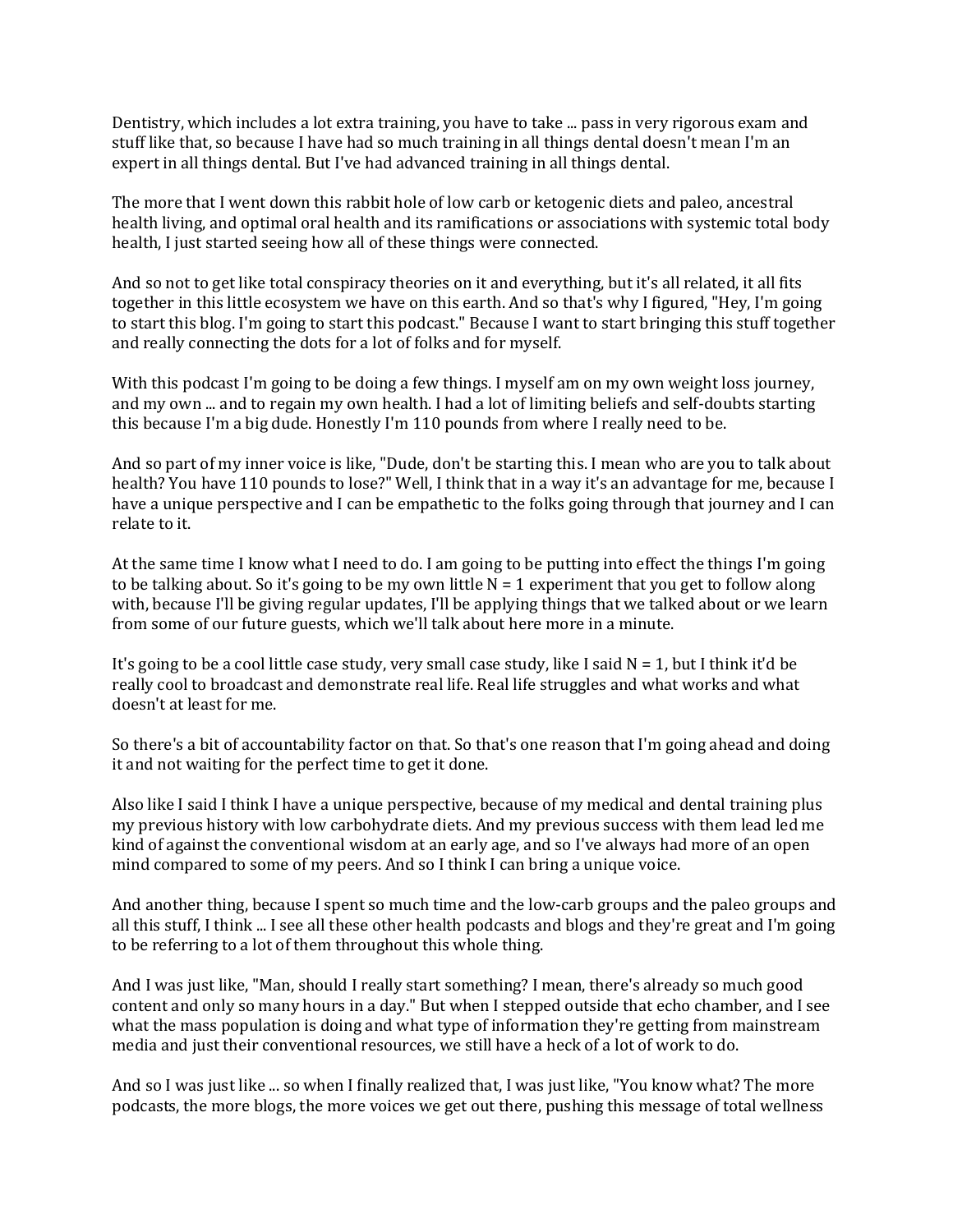and really doing a dive on the actual science available that goes against what special agendas push, what the government pushes. And really look at the facts, we need a lot of more voices out there."

So I'm already at the 10-minute mark that I see, so I'm going to get going as far as tell me a little bit about myself.

I grew up pretty obese. It was until about five or six that I started packing on the pounds, between five or six, I was a darn good looking kid. I mean, yeah, I'll have to show some pictures. I was Muy Guapo.

But starting around first grade or so I don't know if my pancreas just straight-up broke, but I started packing on pounds and I packed on pounds for years, even though I was eating the same darn thing as everybody else, I was still active, played t-ball, baseball, football, soccer, all that stuff. I just kept gaining weight no matter what I did.

By sixth grade I was over 200 pounds, by eighth grade I was over 280 pounds, by freshman year of high school I topped out over 330. I don't know how high I actually got, because I used the wrestling scale at the high school and it only went up to 330. So I really don't know how heavy I ended up getting.

But anyway, and it was about my sophomore year ... Or actually it was the end of my freshman year going into that summer before sophomore year that I found that Dr. Atkins, Robert Atkins started making his comeback even though he'd been around since the 70s.

And so I picked up his book, I got a copy of his book, I forget how. But I've got a copy of his book and I read it. I didn't take what other people thought that the Atkins diet was. I actually read from cover to cover. And I had my eyes opened to endocrinology and the role of insulin and carbohydrates effect on insulin, and insulin's effect on the ability to use body fat for fuel.

And it just ... it was such an eye-opening thing at such an early age. And I've been a perpetual student ever since. And so I applied the Atkins diet and lost tons of weight. I was still training for my sports, I was still lifting weights, and dramatically transformed my body.

I think the lowest I got was about 195. And it even got me into some like ... I didn't do anything with it, but I got some like modeling gigs and stuff like that. So my confidence really went up transforming my body.

And so then I went off to college, went to Wichita State, go Shockers. And I kept pretty low carb. My alcohol consumption went up shockingly in college, right? But I still worked, I still paid my own rent, I still kept my GPA where I needed to be, and all that. So even through college I kept the weight off. I was sticking around 205 to 215. It was kind of my resting spot. And I just kept it going all through college and was feeling great.

It wasn't until I went to dental school. Now let me talk about dentistry for a second. I always knew I wanted to be a doctor of some sort. Growing up I was always around medicine. My mom is a fantastic registered nurse. And so I always grew up kind of around the clinical and hospital setting. So I always knew I wanted to heal people, I always knew I wanted to be a doctor.

And then I was looking at in high school, I was like, "What type of doctor do I want to be?" And I was checking out all different fields and it's kind of between just general family medicine. But then one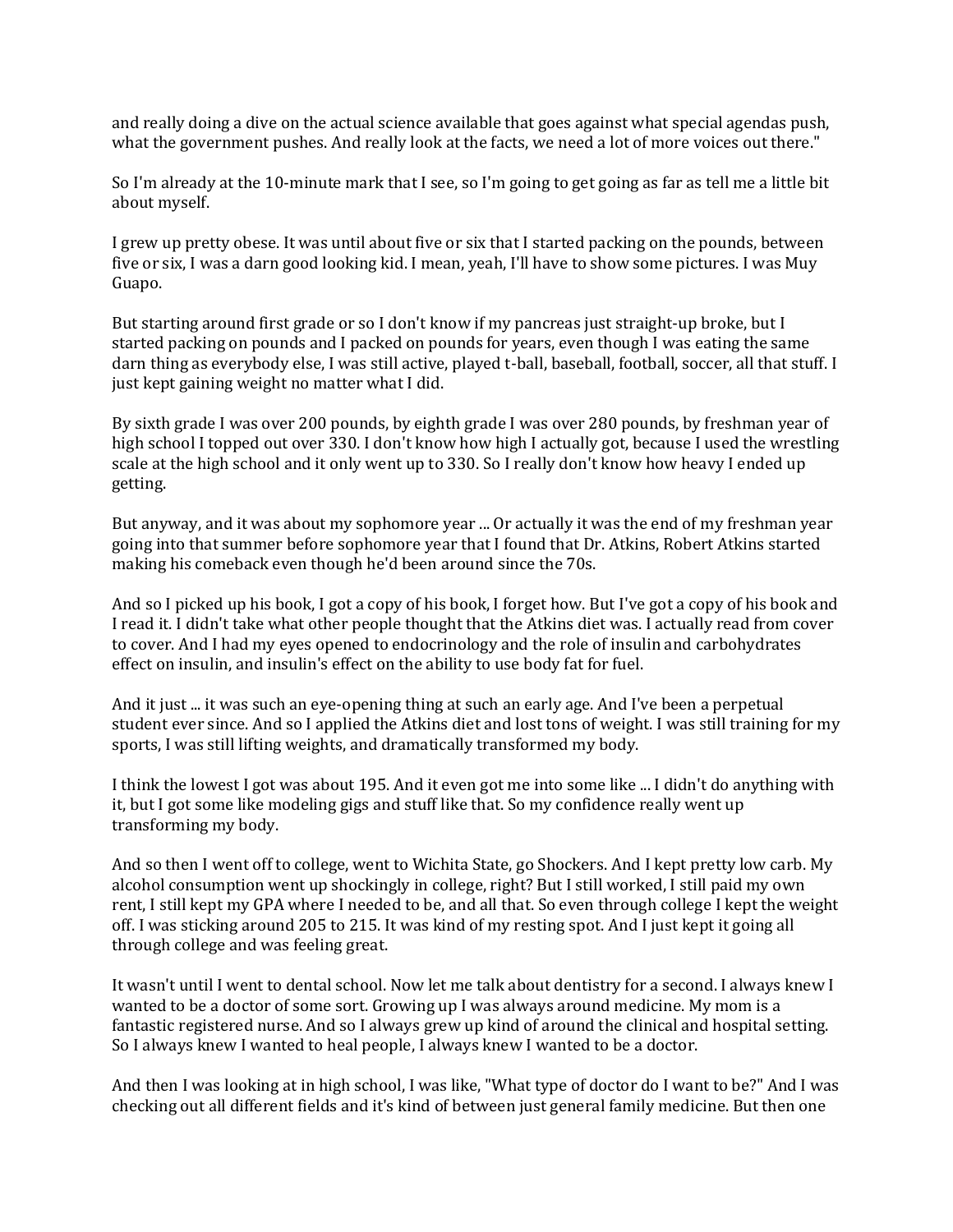day I was at my family dentist, I had gone to forever. And she knew me, the whole staff knew me, knew my family, knew my friends.

They'd ask about the sports I was planning. They knew what sports I was playing. They knew if I won some award. And I was like, "That is pretty cool, like that they kind of know me so well." And so that's what led me to looking into dentistry.

And I had applied and was accepted to both dental school and medical school, but I chose dentistry instead because of I get to spend time with my patients. I'm not completely enamored by insurances. I have work ... I get to have work-life balance. I'll get to make it comfortable enough living if my wife wants to stay at home and raise our children. She doesn't have to work unless if she wants to.

So and also it's very hands-on, it's very technical, it had an artistic element to it, and so that's what really got me into dentistry over medicine, even though dentistry is a branch of medicine. But you know what I mean.

So fast-forward to dental school, I go in with very open ears, open mind, and really wanting to absorb all the knowledge. But I didn't take into consideration that really dental school much like medical school was very outdated in a lot of ways. And so I'm going through our biochemistry classes, I'm going through our nutrition classes, and these are the same classes, same professors that the medical students are having as well. So we're getting the same education on those fronts.

And I had some professors just talking about the "evils" of low carbohydrate diets, evils of fat, the all-healing properties of "healthy whole grains." And so I I took what they said as gospel and I started getting away from my low carb roots and between that plus stress, the very rigorous demands of dental school, lack of sleep, lack of exercise.

Unhealthy coping mechanisms of stress with alcohol, I've never seen parties like in dental school. It was unreal, because you have all this stress that after you get a week ... get done with a week full of tests or something you'd go blow it on the weekends, you blow off that steam.

And so in that first year of dental school I regained 60 pounds. And over the remaining three years of dental school I regained another 40 pounds. So in the four years of dental school I had regained a hundred pounds.

And then out of dental school I was working in public health. That wasn't really a good gig for me. It's very high volume, drill, fill, pull type stuff, just patchwork. No time to really connect with people. You just kind of heard folks in and out. And it helped me get my speed, my skills up and I got really good at oral surgery.

But it was not the fit for me. Going back to my why, going to Simon Sinek's book, Start with Why. That's kind of the hip thing nowadays is to quote Simon Sinek. Anyway but it's true. I had gotten away from my why. And my why of why I became a dentist was to have time to connect with people.

And so for quite a few years I was not following my why as that goes. I was living very humbly because having to pay off student loans and all that stuff.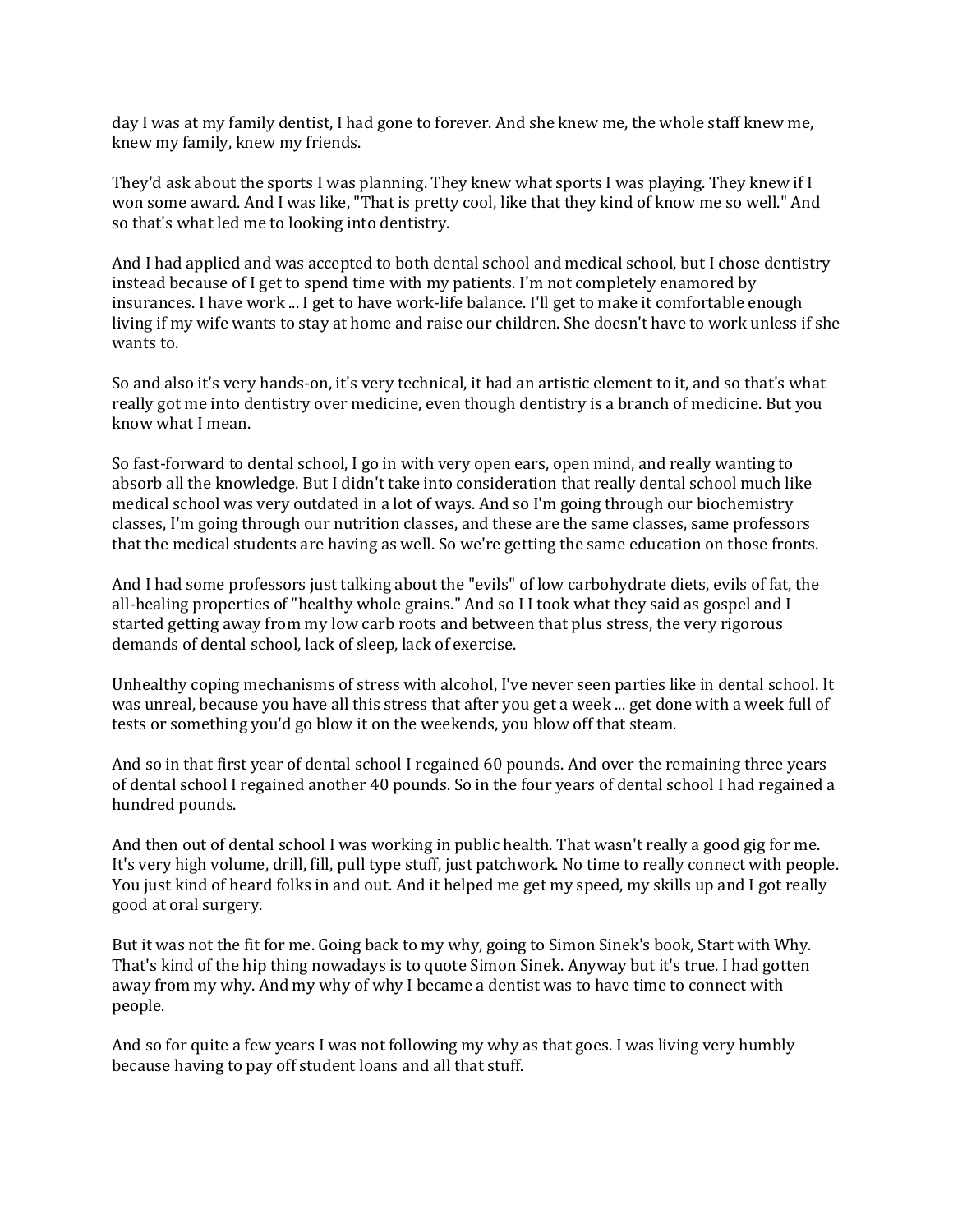Let's see. I started my own office, which ultimately ended up being a cluster F, we'll get into that more later. But in 2015 I took over a second office , and because I just hadn't had enough punishment from the first one and so I was running multiple offices with multiple teams, multiple overheads.

One of the offices was very underperforming. And so it was kind of bleeding me dry. I went for a long time without even taking a personal paycheck, just racking up credit cards, all of that stuff.

And so in the last seven years even though I've been a perpetual student of ketogenic diets, low carbohydrate diets, this paleo primal thing, all of that stuff. And I have all the knowledge, I'm so stressed to the max that I fail at applying.

And that's real life and that's why I think I can offer something a little bit different, because this has been a real life struggle of marriage and having kids and entrepreneurialism, owning your own business, practicing medicine, all this stuff, a culmination of everything that is very difficult.

So I knew I want to make a change. Last year I had gotten my certification for the primal health expert and primal health coach. So I was doing some more fact-finding, really pushing myself. And then over the last seven months I've closed an office, closed my underperforming office, laid everybody off from there, merged all of our records to my current office.

Closed our current office for a few weeks, completely remodeled it, installed a lot of new equipment, new technology. You just really bring it up to state-of-the-art so I can provide the quality of care that I've always wanted to provide.

We've added on to our team since then. And so now things are just kind of settling down. And I'm starting to get my life back. I'm starting to get that balance, that balance of work plus play plus family. And so I've redirected energies back onto myself.

With my weight around 2015 or 2016, somewhere in there, I topped out at 350 pounds, which had been the heaviest that I ever been. And that was an eye-opener. That got me back onto a low-carb diet that we, some of us nicknamed lazy keto, meaning I wasn't really tracking anything. I just knew that I needed to cut out carbohydrates.

One of my coping mechanisms for stress is carbage, carbage and alcohol. And so stress reduction has been a big, big factor. And so then I went from 350 down to 320 pretty quickly. I lost 30 pounds pretty darn quickly just focusing on that. Not exercising like I should or anything, but just doing that. I lost 30 pounds pretty quickly.

And so I was sticking around 315 to 320 for the longest time. And the lowest I was ever able to get down to was 312. So that brings us here today. Let me take a drink here real quick. Still good.

So lately I've really started fine-tuning some things. I'm still keto, but I have started applying a method keto called a protein sparing modified fast. I first learned about this through Marty Kendall from Optimizing Nutrition or Nutrition Optimizer. And I'll link to his blog. Actually I'll link to his post on the protein sparing modified fast, the PSMF, because it's like ... it's amazing, the amount of detail he goes into.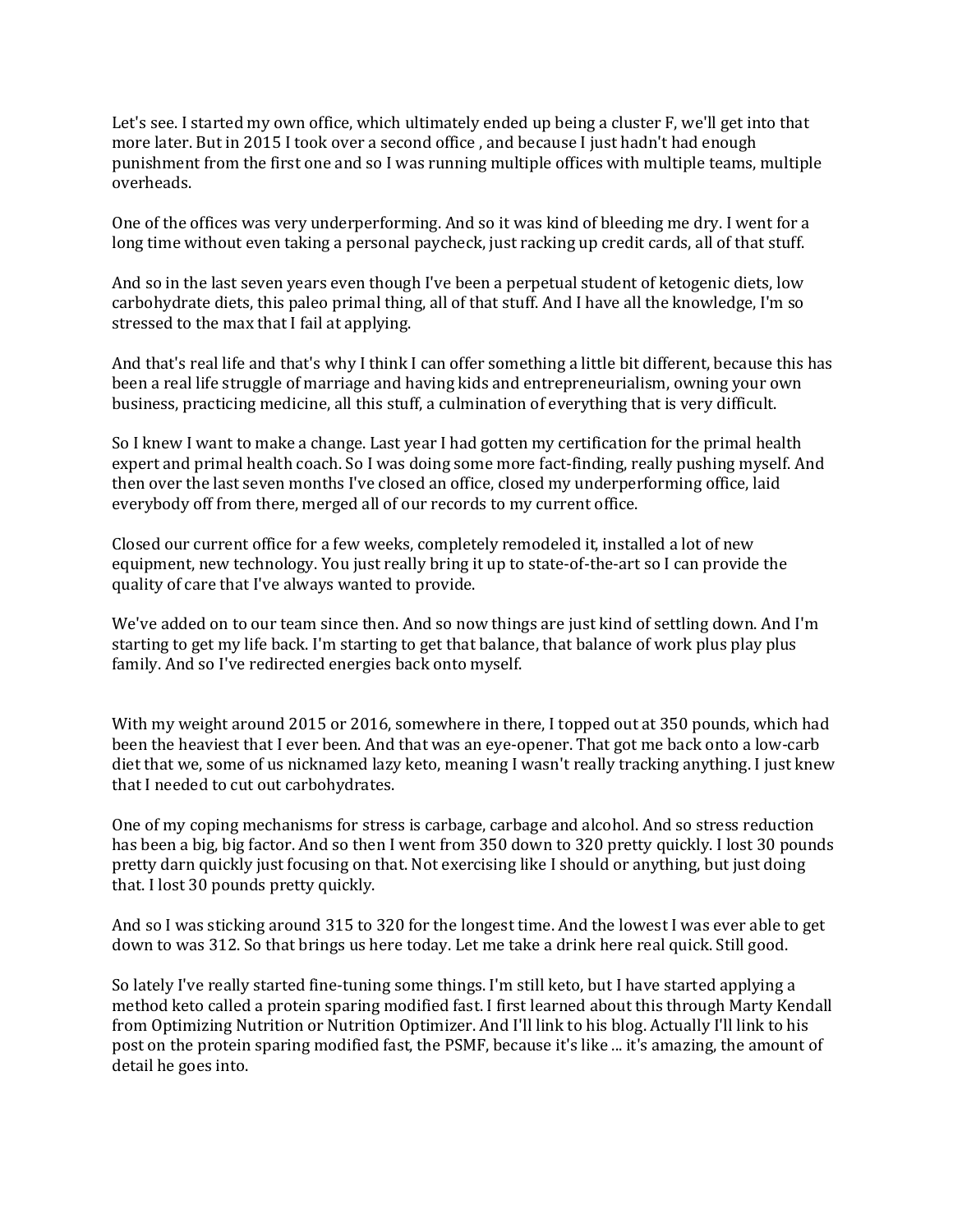I also learned it from Luis Villasenor from Keto Gains. Another great group if you're interested in the ketogenic way. But really sound principles of doing it, amazing body transformations. I'll link to their website and check them out on Facebook group. They have a closed Facebook group, but you can join in. They vet you a little bit, but you can join in, just amazing resources.

We're going to be having both of them on here, but that's where I learned about this protein sparing modified fast. And it's a ketogenic diet but it's pretty low calorie. It's fairly low fat and obviously it's low carb to be ketogenic.

And it's where you're basically eating enough protein to meet your requirements. And that's about it. And so yeah, it's very low calorie. And a lot lower fat than I'm used to, but man I got to say it's been awesome.

My first day of it, I started on Monday, so this is 625. Let me ... Anyways, well, I was going to bring up my calendar but it's not coming up. Anyway, so today is June 25th, Sunday. So Monday I weighed in at 313. Or actually yesterday I weighed in at 308. So I lost five pounds this week doing it.

And I haven't been hungry, my energy levels have been awesome, I've been killing it on my workouts even though I'm only consuming about a thousand calories a day. So it's been very aggressive on the fat loss. But I've been feeling awesome.

I didn't weigh myself today because yesterday was kind of a re-feed day. And we'll talk about refeeds down the line. Don't think I went off the rails and ate nothing but pizza and Chinese buffets. It was all still keto stuff. It's just a little bit more food than what I have been eating.

So I got a little bit more bulk in the stomach and in the bowels, so I'm sure I gained a little bit of weight but nothing to worry about. So anyways I'll be doing kind of weekly weigh-ins with this. But yeah, I was able to finally bust through that plateau and feel awesome.

And then recently ... Or actually on Friday I went up to Kansas City and had a bod pod testing. I actually have them right here. Not good news but it's a starting point. Body fat was 48%. Lean body mass only 160 pounds, yikes. I had a bod pod done when I lived in Kansas City for dental school. And so this has been about eight years ago or so, and my lean body mass was 175 at that time. And shoot now it's 160.

So that tells me that I really need to make sure I'm upping my weights. If you hear my daughter outside, Hazel, that's her. You might hear her or you might hear Moana playing. I'm not sure.

But anyways like I said, this is real life. So that's where I'm at now. "So I'll be tracking my progress and sharing it with you, trying to be very transparent about this whole thing. Share what's working for me, what's not working for me, my successes, my struggles, my pitfalls.

So I hope you enjoy it. We just hit the 30-minute mark, so I'm going to be wrapping up here. So stay tuned. I'm going to be doing some Q&A episodes. If on episodes where I'm doing Q&A or if I'm just kind of rapping about doing some breakdowns of some scientific studies or sharing some new stuff that I've learned. I'll probably ... the episodes will be around the 20 to 30-minute mark.

However, we have some very exciting guests coming up. I won't go into who all yet, but I've been reaching out to some folks that I really respect and have learned a lot from in this whole thing. And